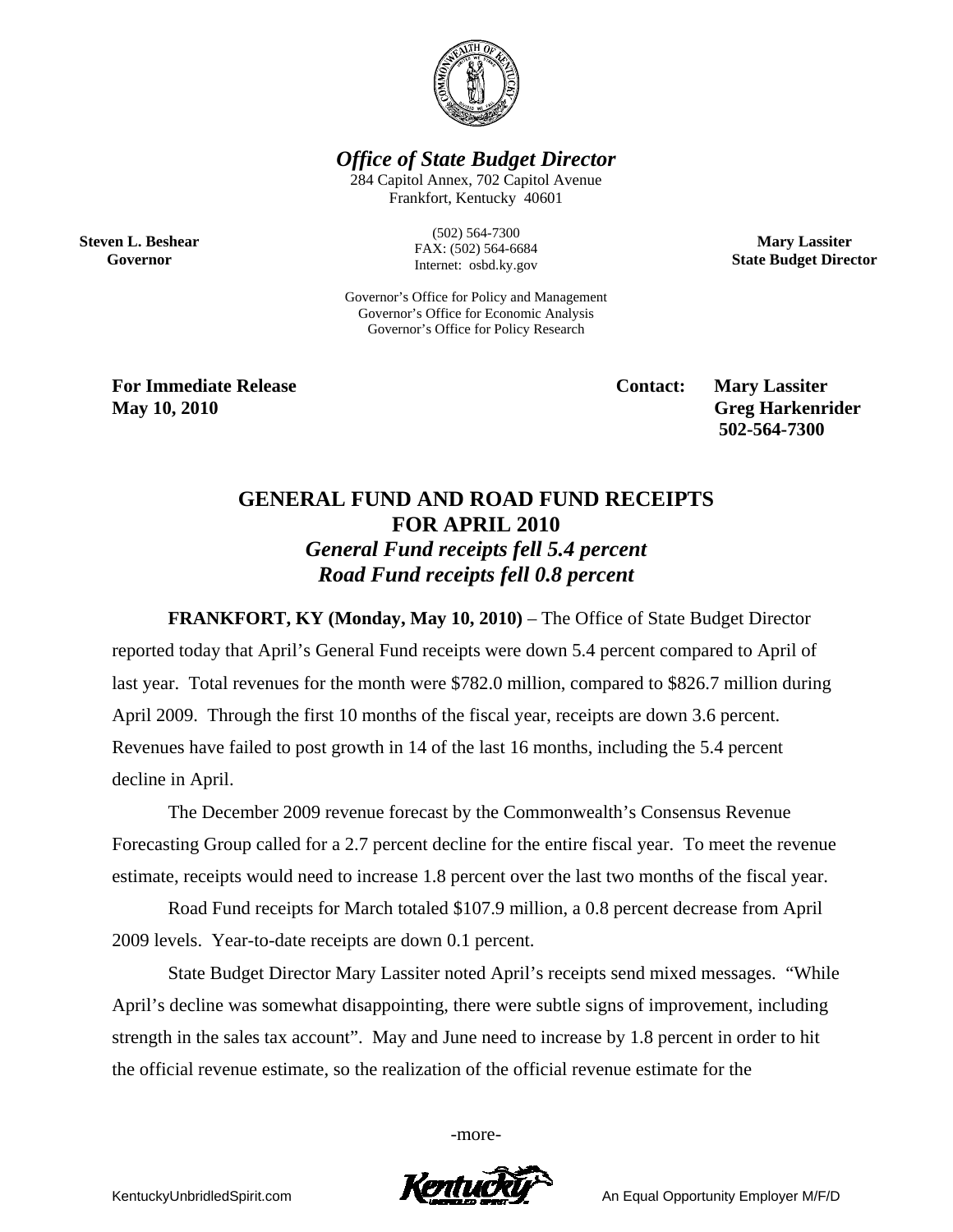current-year budget is in question. The latest *Quarterly Report* issued by the Budget Office predicts that General Fund revenues will fall \$33.6 million short of the official estimate, and April's data would be unlikely to improve that outlook".

Among the major accounts:

- Sales and use tax receipts were up 8.5 percent for the month, a growth rate that far exceeds any prior month of FY10, however are down 3.0 percent for the year.
- Corporation income tax receipts were off 24.7 percent for the month and are down 31.6 percent for the year.
- Individual income tax collections fell 13.6 percent in April and are down 6.5 percent thus far in FY10.
- Property tax collections decreased 13.2 percent for the month but have increased 1.4 percent through the first 10 months of the fiscal year.
- Cigarette tax receipts increased 20.6 percent in April and are up 63.5 percent for the year due to the rate increases enacted last year.
- Coal severance tax receipts fell 2.7 percent in April and are down 9.9 percent year-todate.

Road Fund receipts fell 0.8 percent in April with collections of \$107.9 million. The official Road Fund estimates call for a 0.6 percent increase for the fiscal year. Based on year-to-date tax collections, revenues would need to increase 3.8 percent for the remainder of FY10 to meet the estimate. Lassiter noted that Road Fund receipts are poised to finish the fiscal year strongly. "The core of the Road Fund, motor fuels and motor vehicle usage, have combined to post positive growth for six consecutive months. Once the remaining accounts stabilize, we should see solid growth in the Road Fund".

Among the accounts, motor fuels increased 2.5 percent and has posted annual growth of 3.8 percent in the first 10 months of FY10. Motor vehicle usage revenue was up 8.0 percent in April but has fallen 1.8 percent this year. License and privilege receipts declined 15.7 percent in April and have fallen 6.0 percent through the first 10 months of the fiscal year.

-30-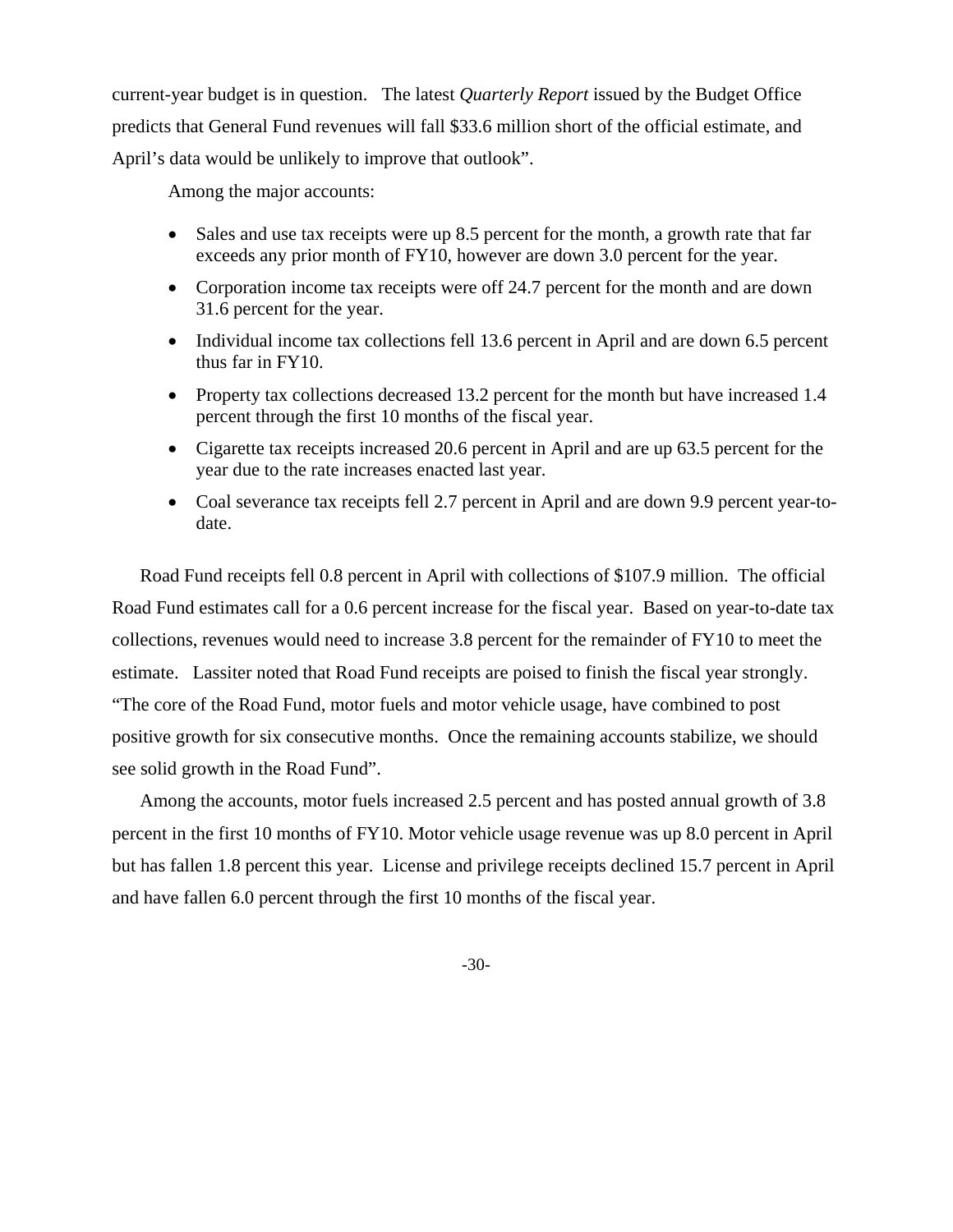## Volume 49 Number 10

## **KENTUCKY STATE GOVERNMENT REVENUE 1. GENERAL FUND REVENUE**

|                                                  | <b>APRIL</b>         |                 |                                   | <b>JULY THROUGH APRIL</b> |                 |          |  |
|--------------------------------------------------|----------------------|-----------------|-----------------------------------|---------------------------|-----------------|----------|--|
|                                                  | 2010                 | 2009            | % Change                          | FY 2010                   | FY 2009         | % Change |  |
| <b>TOTAL GENERAL FUND</b>                        | \$782,047,892        | \$826,719,328   | $-5.4%$                           | \$6,788,210,046           | \$7,043,795,951 | $-3.6%$  |  |
| <b>Tax Receipts</b>                              | \$760,211,963        | \$804,537,672   | $-5.5%$                           | \$6,538,423,734           | \$6,790,701,549 | $-3.7%$  |  |
| <b>Sales and Gross Receipts</b>                  | \$296,015,816        | \$274,768,958   | 7.7%                              | \$2,800,248,285           | \$2,778,732,464 | 0.8%     |  |
| <b>Beer Consumption</b>                          | 540,923              | 575,816         | $-6.1%$                           | 5,070,562                 | 5,341,990       | $-5.1\%$ |  |
| Beer Wholesale                                   | 4,260,569            | 4,068,718       | 4.7%                              | 42,322,656                | 42,459,912      | $-0.3%$  |  |
| Cigarette                                        | 24,159,858           | 20,033,813      | 20.6%                             | 229,456,948               | 140,331,282     | 63.5%    |  |
| <b>Distilled Spirits Case Sales</b>              | 9,376                | 3,599           | 160.5%                            | 90,368                    | 84,603          | 6.8%     |  |
| <b>Distilled Spirits Consumption</b>             | 929,367              | 350,239         | 165.4%                            | 8,920,858                 | 8,337,643       | 7.0%     |  |
| <b>Distilled Spirits Wholesale</b>               | 2,455,348            | 836,162         | 193.6%                            | 22,909,434                | 21,682,631      | 5.7%     |  |
| Insurance Premium                                | 70,072               | (218, 887)      | $\overline{a}$                    | 84,996,659                | 85,818,988      | $-1.0%$  |  |
| Pari-Mutuel                                      | 165,887              | 339,428         | $-51.1%$                          | (586, 928)                | 2,747,026       | $---$    |  |
| Race Track Admission                             | 0                    | 0               | $\overline{a}$                    | 152,816                   | 196,579         | $-22.3%$ |  |
| Sales and Use                                    | 254,990,681          | 234.928.374     | 8.5%                              | 2,321,375,230             | 2,394,070,544   | $-3.0\%$ |  |
| <b>Wine Consumption</b>                          | 214,330              | 101,197         | 111.8%                            | 2,042,698                 | 1,894,848       | 7.8%     |  |
| Wine Wholesale                                   | 1,068,667            | 524,223         | 103.9%                            | 10,354,551                | 9,827,407       | 5.4%     |  |
| <b>Telecommunications Tax</b>                    | 5,264,393            | 4,738,256       | 11.1%                             | 55,586,460                | 50,860,282      | 9.3%     |  |
| <b>Other Tobacco Products</b>                    | 1,861,135            | 1,220,480       | 52.5%                             | 17,522,753                | 7,811,157       | 124.3%   |  |
| <b>Floor Stock Tax</b>                           | 25,210               | 7,267,539       | $-99.7%$                          | 33,220                    | 7,267,573       | $-99.5%$ |  |
| License and Privilege                            | \$59,012,590         | \$57,704,674    | 2.3%                              | \$449,906,246             | \$480,471,064   | -6.4%    |  |
| Alc. Bev. License Suspension                     | 64,300               | 43,250          | 48.7%                             | 446.775                   | 307,050         | 45.5%    |  |
| Coal Severance                                   | 25, 157, 195         | 25,851,165      | $-2.7%$                           | 219,753,699               | 243,781,802     | $-9.9%$  |  |
| <b>Corporation License</b>                       | 379,867              | 495,960         | $-23.4%$                          | 2,682,727                 | 8,808,305       | $-69.5%$ |  |
| <b>Corporation Organization</b>                  | 23                   | 0               | $\overline{a}$                    | 148,879                   | 34,065          | 337.1%   |  |
| <b>Occupational Licenses</b>                     | 11,902               | 11.492          | 3.6%                              | 111,551                   | 152,896         | $-27.0%$ |  |
| Oil Production                                   | 697,110              | 375,006         | 85.9%                             | 6,166,483                 | 7,473,891       | $-17.5%$ |  |
| Race Track License                               | $\Omega$             | $\mathbf 0$     | $\overline{\phantom{a}}$          | 226,750                   | 301,875         | $-24.9%$ |  |
| <b>Bank Franchise Tax</b>                        | 31,006               | 121,360         | $-74.5%$                          | 68,266,681                | 73,171,644      | -6.7%    |  |
| <b>Driver License Fees</b>                       | 60,089               | 52,907          | 13.6%                             | 500.658                   | 491,229         | 1.9%     |  |
| <b>Minerals Severance</b>                        | 978,197              | 704,110         | 38.9%                             | 11,098,711                | 11,097,178      | 0.0%     |  |
| Natural Gas Severance                            | 2,809,732            | 1,995,737       | 40.8%                             | 18,084,157                | 38,209,380      | $-52.7%$ |  |
| <b>Limited Liability Entity</b>                  | 28,823,168           | 28,053,687      | 2.7%                              | 122,419,177               | 96,641,749      | 26.7%    |  |
| Income                                           | \$374,505,567        | \$436,272,868   | $-14.2%$                          | \$2,733,075,769           | \$2,978,940,437 | -8.3%    |  |
| Corporation                                      | 15,773,749           | 20,961,135      | $-24.7%$                          | 144,927,882               | 211,887,897     | $-31.6%$ |  |
| Individual                                       | 358,731,818          | 415,311,733     | $-13.6%$                          | 2,588,147,887             | 2,767,052,540   | $-6.5%$  |  |
| Property                                         | \$23,198,063         | \$26,730,337    | $-13.2%$                          | \$492,239,950             | \$485,612,817   | 1.4%     |  |
| Building & Loan Association                      | 251,725              | 18,413          | 1267.1%                           | 350,024                   | 242,391         | 44.4%    |  |
| General - Real                                   | 3,646,340            | 4,160,305       | $-12.4%$                          | 245,466,126               | 237,654,850     | 3.3%     |  |
| General - Tangible                               | 24,437,730           | 18,660,727      | 31.0%                             | 175,721,846               | 186,574,278     | $-5.8%$  |  |
| <b>Omitted &amp; Delinquent</b>                  | 5,976,420            | 2,759,241       | 116.6%                            | 25,550,321                | 19,754,349      | 29.3%    |  |
| <b>Public Service</b>                            | (11, 118, 863)       | 1,114,454       | $-1097.7%$                        | 43,873,149                | 40,216,925      | 9.1%     |  |
| Other                                            | 4,710                | 17,197          | $-72.6%$                          | 1,278,483                 | 1,170,025       | 9.3%     |  |
| Inheritance                                      | \$3,134,626          | \$4,536,596     | $-30.9%$                          | \$32,391,976              | \$34,481,092    | -6.1%    |  |
| Miscellaneous                                    | \$4,345,302          | \$4,524,239     | $-4.0%$                           | \$30,561,508              | \$32,463,675    | $-5.9%$  |  |
| Legal Process                                    | 1,931,463            | 2,222,508       | $-13.1%$                          | 18,468,393                | 20,110,555      | -8.2%    |  |
| T. V. A. In Lieu Payments                        | 2,400,284            | 2,279,819       | 5.3%                              | 11,934,807                | 12,292,680      | $-2.9%$  |  |
| Other                                            | 13,555               | 21,912          | $-38.1%$                          | 158,308                   | 60,439          | 161.9%   |  |
| <b>Nontax Receipts</b>                           | \$21,669,778         | \$22,389,572    | $-3.2%$                           | \$247,085,116             | \$250,136,996   | $-1.2%$  |  |
| <b>Departmental Fees</b>                         | 3,017,910            | 3,218,496       | $-6.2%$                           | 23,556,779                | 26,302,867      | $-10.4%$ |  |
| PSC Assessment Fee                               | (2,952)              | 5,305           | $\overline{\phantom{a}}$          | 8,365,641                 | 9,379,484       | $-10.8%$ |  |
| Fines & Forfeitures                              | 2,405,919            | 2,658,504       | $-9.5%$                           | 24,547,617                | 24,516,285      | 0.1%     |  |
| Interest on Investments                          | 74,977               | 98,634          | $-24.0%$                          | 697,854                   | 2,448,942       | $-71.5%$ |  |
| Lottery                                          | 17,500,000           | 17,000,000      | 2.9%                              | 162,000,000               | 158,500,000     | $2.2\%$  |  |
| Sale of NO <sub>x</sub> Credits<br>Miscellaneous | 6,900<br>(1,332,976) | 0<br>(591, 367) | $\hspace{0.05cm} \ldots$<br>$---$ | 615,830<br>27,301,396     | 0<br>28,989,419 | $-5.8%$  |  |
| <b>Redeposit of State Funds</b>                  | \$166,150            | (\$207,916)     | $---$                             | \$2,701,197               | \$2,957,406     | $-8.7\%$ |  |
|                                                  |                      |                 |                                   |                           |                 |          |  |